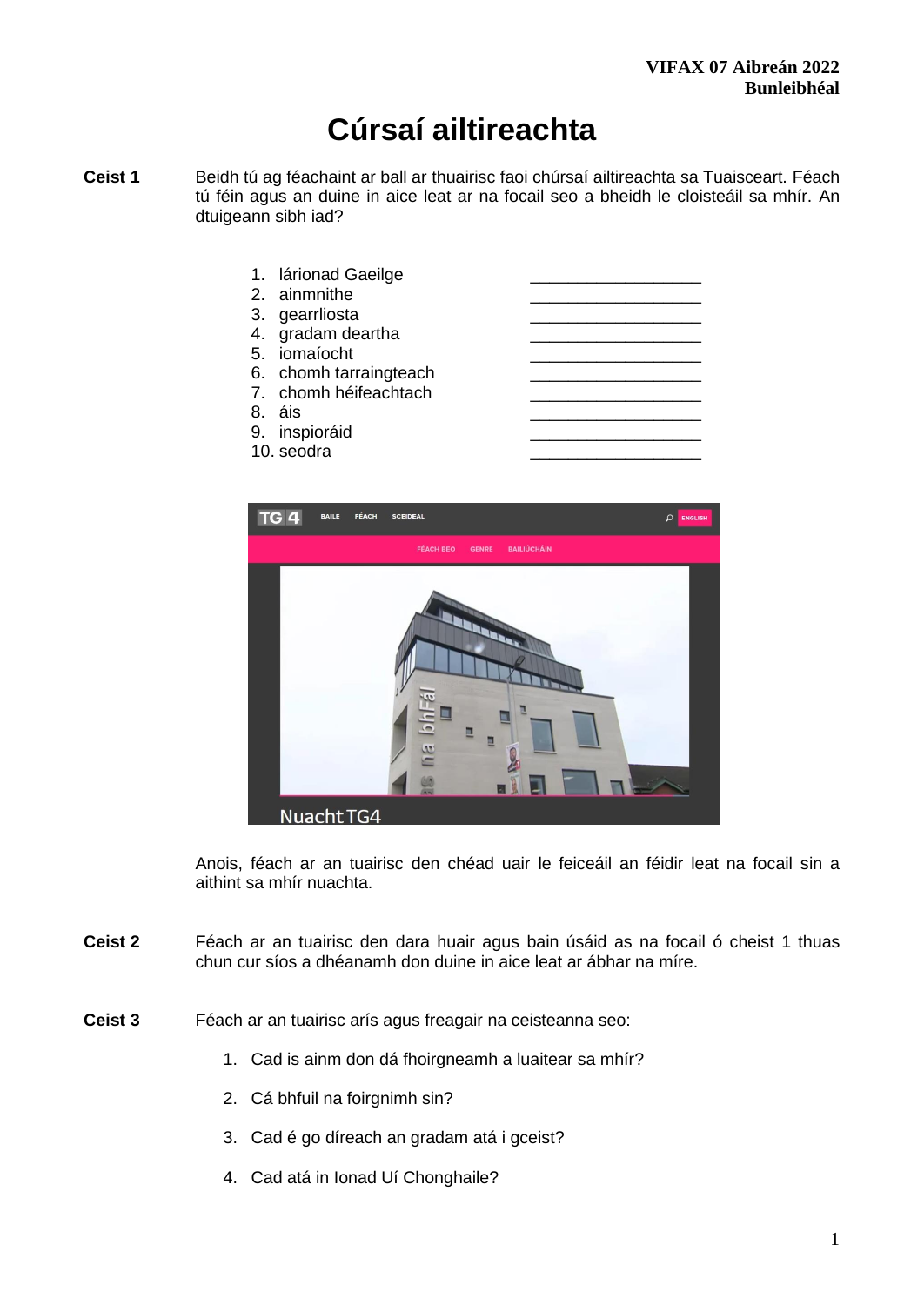- 5. Cén fáth a bhfuil iontas ar Shéanna Breathnach?
- 6. Cad é an ceangal idir Áras na bhFál agus an t-amhrán *The Black Velvet Band*?
- 7. Cathain a fhógrófar na torthaí?
- **Ceist 4** '…an t-ionad…' agus '…an iarsmalann…'

Féach ar na samplaí sa tábla thíos. Ansin, cuir an t-alt roimh na hainmfhocail sa liosta faoin tábla agus déan cibé athrú is gá ar na hainmfhocail. Tá an chéad cheann déanta duit.

| Ainmfhocail bhaininscneacha | Ainmfhocail fhirinscneacha |  |
|-----------------------------|----------------------------|--|
| dar tús consan:             | dar tús consan:            |  |
| an cheist                   | an fráma                   |  |
| an bhábóg                   | an bád                     |  |
| an ghruaim                  | an cupán                   |  |
| an tír                      | an teach                   |  |
| an draíocht                 | an duine                   |  |
| dar tús s:                  | dar tús s:                 |  |
| an tsráid                   | an suíochán                |  |
| dar tús guta:               | dar tús guta:              |  |
| an jarsmalann               | an t-ionad                 |  |

| bord         | an bord |
|--------------|---------|
| siúcra       |         |
| aois         |         |
| fuinneog     |         |
| síceolaíocht |         |
| bialann      |         |
| eolas        |         |
|              |         |
| eolaíocht    |         |
| páipéar      |         |

Mura bhfuil tú cinnte faoi inscne an fhocail, féach san fhoclóir.

### **Ceist 5** '…naoi **bh**foirgneamh…'

Líon na bearnaí sa tábla thíos chun na rialacha a bhaineann le rudaí a chomhaireamh a léiriú:

|        | $2 - 6$ | 7-10 |
|--------|---------|------|
| teach  |         |      |
| árasán |         |      |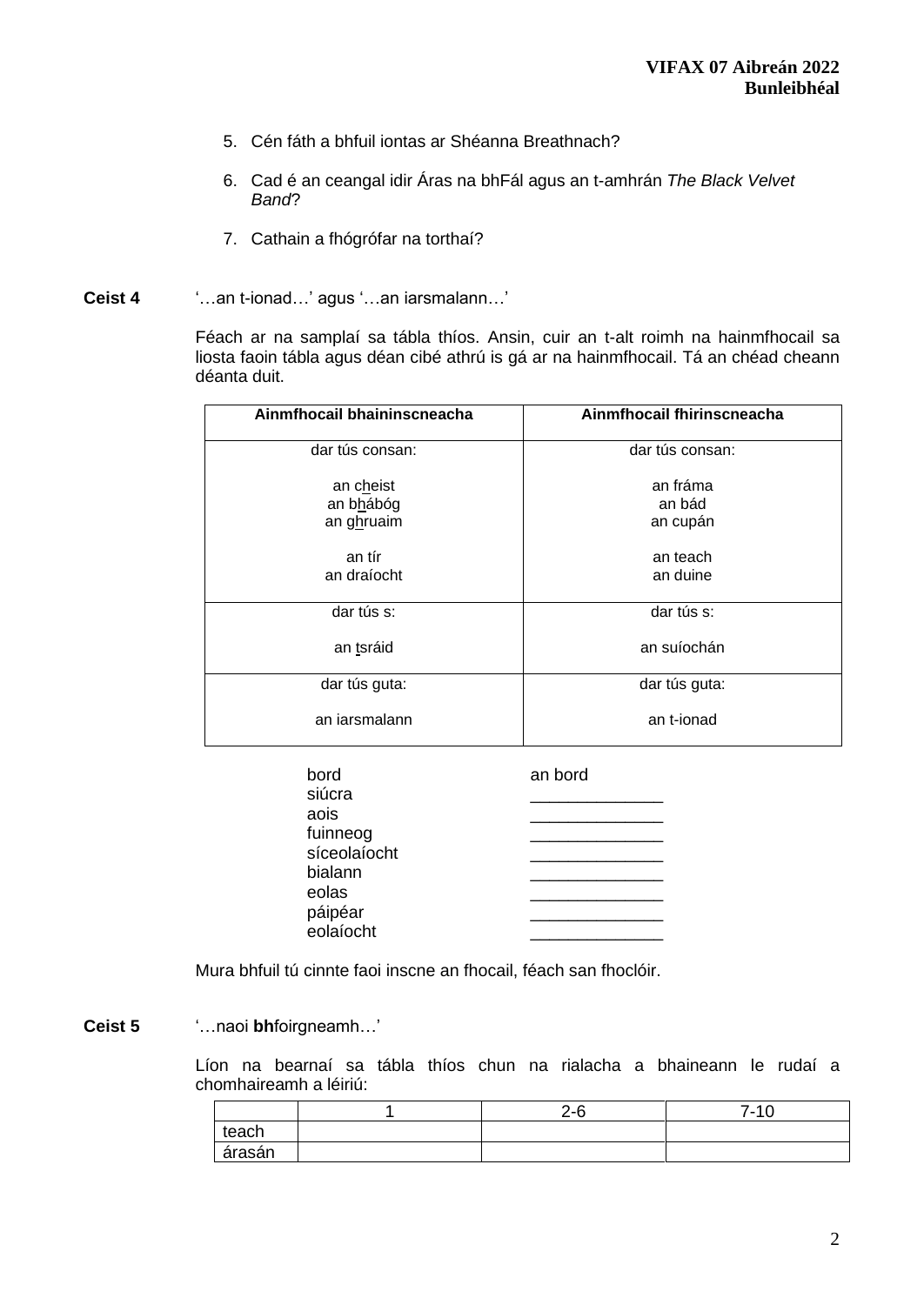- **Ceist 6** Pléigh na ceisteanna leis na daoine eile i do ghrúpa:
	- 1. Cé acu is fearr leat, Áras Uí Chonghaile nó Áras na bhFál? Cén fáth?
	- 2. Cad é an foirgneamh nó an teach is fearr leat ar domhan? Cén fáth? Déan cur síos air do na daoine eile sa ghrúpa.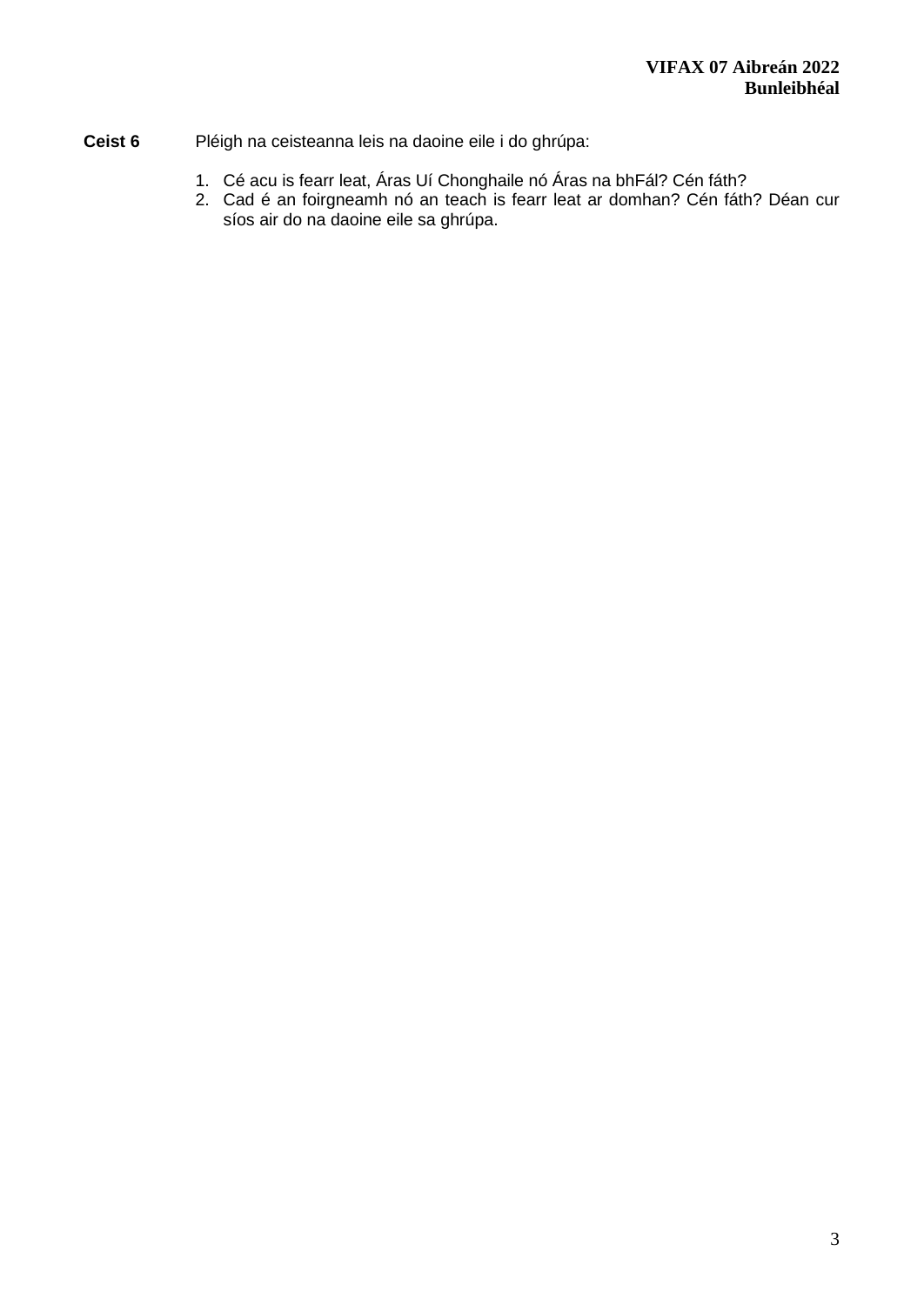## **Treoracha agus Freagraí Ceist 1**

1. lárionad Gaeilge<br>
2. ainmnithe **Irish centre**<br>
2. ainmnithe **Irish** cominated 2. ainmnithe **12.** ainmnithe nominate<br>3. dearrliosta **nominate** 3. gearrliosta<br>4. gradam deartha shortlist<br>4. gradam deartha shortlines shortlist 4. gradam deartha **design award and design award design award design award and design award design award and design award award design award award design award award design award award design award award award award award** 5. iomaíocht<br>6. chomh tarraingteach<br>6. chomh tarraingteach<br>6. competition 6. chomh tarraingteach so attractive<br>
7. chomh héifeachtach so effective 7. chomh héifeachtach 8. áis facility 9. inspioráid inspiration<br>10. seodra iewellery 10. seodra

### **Ceist 2**

Féach an script.

# **Ceist 3**

Féach an script.

# **Ceist 4**

| bord:         | an bord          |
|---------------|------------------|
| siúcra:       | an siúcra        |
| aois:         | an aois          |
| fuinneog:     | an fhuinneog     |
| síceolaíocht: | an tsíceolaíocht |
| bialann:      | an bhialann      |
| eolas:        | an t-eolas       |
| páipéar:      | an páipéar       |
| eolaíocht:    | an eolaíocht     |

# **Ceist 5**

|        |               | $2 - 6$                   | 7-10                 |
|--------|---------------|---------------------------|----------------------|
| teach  | teach amháin  | (dhá, trí, ceithre, cúig, | (seacht, ocht, naoi, |
|        |               | sé)                       | deich)               |
|        |               | theach                    | dteach               |
| árasán | árasán amháin | (dhá, trí, ceithre, cúig, | (seacht, ocht, naoi, |
|        |               | sé)                       | deich)               |
|        |               | árasán                    | n-árasán             |

# **Ceist 6**

Is féidir gach grúpa a chur ag déanamh an phlé seo agus ansin na ceisteanna a phlé leis an rang iomlán.